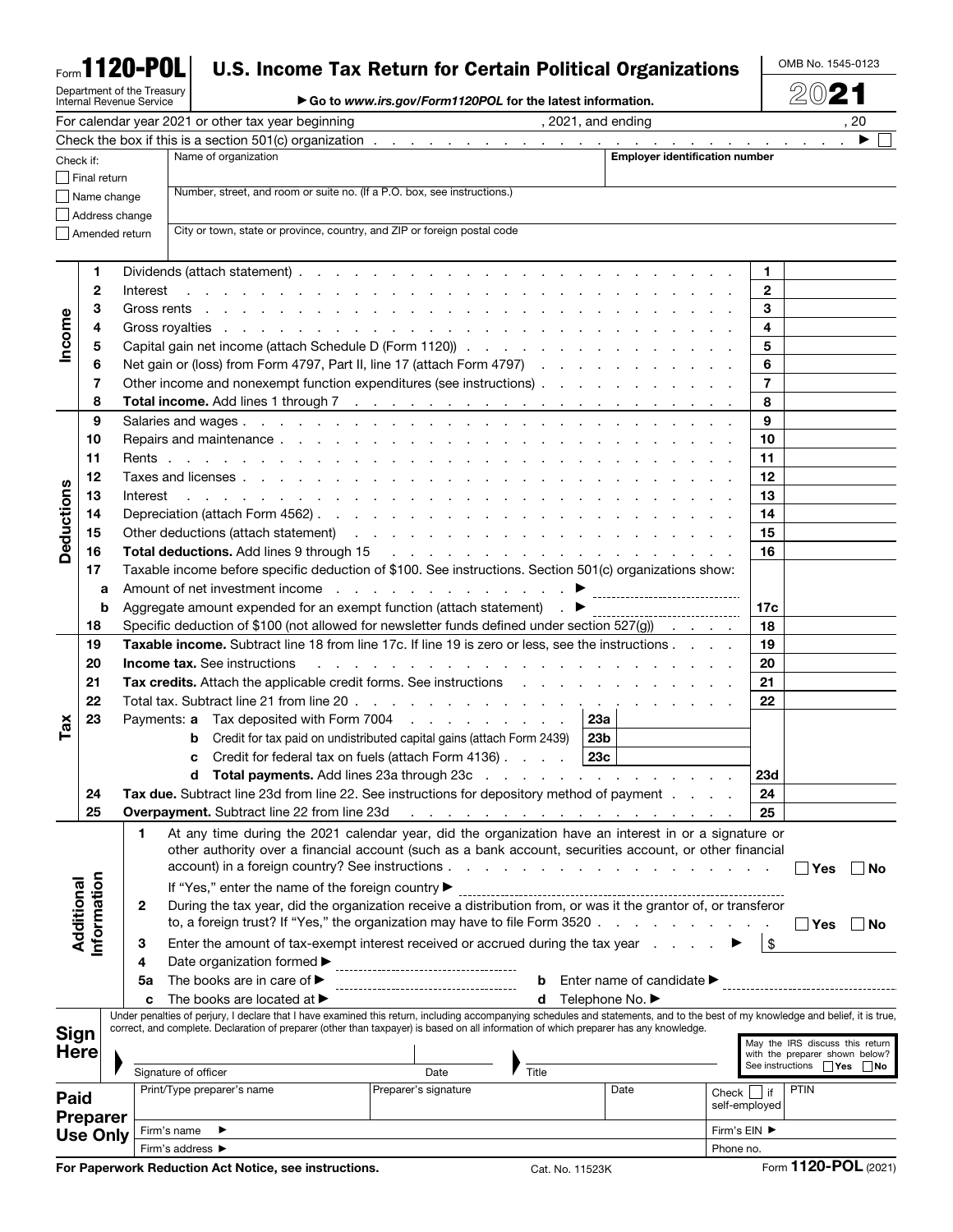Section references are to the Internal Revenue Code unless otherwise noted.

Future developments. For the latest information about developments related to Form 1120-POL, such as legislation enacted after it was published, go to *www.irs.gov/Form1120POL*.

## What's New

Section 965(a) inclusion. Section 965(a) inclusion amounts from Form 965 are not applicable for tax year 2021 and later years. However, if you continue to make installment payments of tax based on a prior year section 965(a) election, continue to attach Form 965-B to Form 1120-POL.

## How To Get Forms and **Publications**

Internet. You can access the IRS website 24 hours a day, 7 days a week, at *www.irs.gov* to:

• Download forms, instructions, and publications;

• Order IRS products online;

• Research your tax questions online;

• Search publications online by topic or keyword;

• View Internal Revenue Bulletins (IRBs) published in recent years; and

• Sign up to receive local and national tax news by email.

Tax forms and publications. Go to *www.irs.gov/Forms* to view, download, or print all of the forms and publications you may need. You can also download and view popular tax publications and instructions (including the 1040 and 1040- SR instructions) on mobile devices as an eBook at no charge. Or you can go to *www.irs.gov/OrderForms* to place an order and have forms mailed to you within 10 business days.

## Phone Help

If you have questions and/or need help completing Form 1120-POL, please call 877-829-5500. This toll-free telephone service is available Monday through Friday.

## General Instructions

## Purpose of Form

Political organizations and certain exempt organizations file Form 1120-POL to report their political organization taxable income and income tax liability under section 527.

## Who Must File

A political organization, whether or not it is tax exempt, must file Form 1120-POL if it has any political organization taxable income.

An exempt organization that isn't a political organization must file Form 1120-POL if it is treated as having political organization taxable income under section 527(f)(1).

#### Political Organizations

A political organization is a party, committee, association, fund (including a separate segregated fund described in section 527(f)(3) set up by a section 501(c) organization), or other organization, organized and operated primarily for the purpose of accepting contributions or making expenditures, or both, to influence the selection, nomination, election, or appointment of any individual to any public office or office in a political organization, or the election of Presidential or Vice Presidential electors. Political organizations include the following.

1. Newsletter fund, if it is a fund established and maintained by an individual who holds, has been elected to, or is a candidate (as defined in section 527(g)(3)) for nomination or election to any federal, state, or local elective public office. The fund must be maintained exclusively for the preparation and circulation of the individual's newsletter.

2. Separate segregated fund, if it is maintained by a section 501(c) organization (exempt from tax under section 501(a)). For more information, see section 527(f)(3) and Regulations section 1.527-6(f).

## Taxable Income

*Political organization taxable income* (line 19) is the excess of (a) gross income for the tax year (excluding exempt function income (defined later)) over (b) deductions directly connected with the earning of gross income (excluding exempt function income). Taxable income is figured with the following adjustments.

1. A specific deduction of \$100 is allowed (but not for newsletter funds).

2. The net operating loss deduction isn't allowed.

3. The dividends-received deduction and other special deductions for corporations aren't allowed. See section 527(c)(2)(C).

Effect of failure to file Form 8871. Unless excepted (see *Other Reports and Returns That May Be Required,* later), every political organization, in order to be considered a tax-exempt organization, must file Form 8871, Political Organization Notice of Section 527 Status. An organization that is required to file Form 8871 but fails to file it when due must include in taxable income for the period before Form 8871 is filed its exempt function income (including contributions received, membership dues, and political fundraising receipts), minus any deductions directly connected with the production of that income. The organization may not deduct its exempt function expenditures because section 162(e) denies a deduction for political campaign expenditures.

#### Exempt Function and Exempt Function Income

The exempt function of a political organization includes all activities that are related to and support the process of influencing or attempting to influence the selection, nomination, election, or appointment of any individual to any federal, state, or local public office, or office of a political organization, or the election of Presidential or Vice Presidential electors, whether or not the individuals or electors are selected, nominated, elected, or appointed. The term "exempt function" also means the making of expenditures relating to the individual's office, once selected, nominated, elected, or appointed, but only if the expenditures would be deductible by an individual under section 162(a).

Exempt function income is the total of all amounts received from the following sources (to the extent that they are separately segregated only for use for an exempt function).

• Contributions of money and property.

• Membership dues, fees, or assessments paid by a member of a political party.

• Proceeds from a political fundraising or entertainment event, or from the sale of political campaign materials, if those amounts aren't received in the active conduct of a trade or business.

• Proceeds from the conduct of a bingo game, as described in section 513(f)(2).

#### Specified Taxable Income

Newsletter fund. Taxable income of a newsletter fund is figured in the same manner as taxable income of a political organization except that the specific deduction of \$100 isn't allowed.

Exempt organization that isn't a political organization. Gross income for an exempt organization described in section 501(c) that isn't a political organization should include the lesser of:

1. The net investment income of the organization for the tax year, or

2. The aggregate amount spent for an exempt function during the tax year either directly or indirectly through another organization.

Net investment income, for this purpose, is the excess of:

1. The gross amount of interest, dividends, rents, and royalties, plus the excess, if any, of gains from the sale or exchange of assets, over the losses from the sale or exchange of assets; over

2. The deductions directly connected with the production of this income.

Taxable income is figured with the adjustments shown in (1), (2), and (3) under *Taxable Income,* earlier.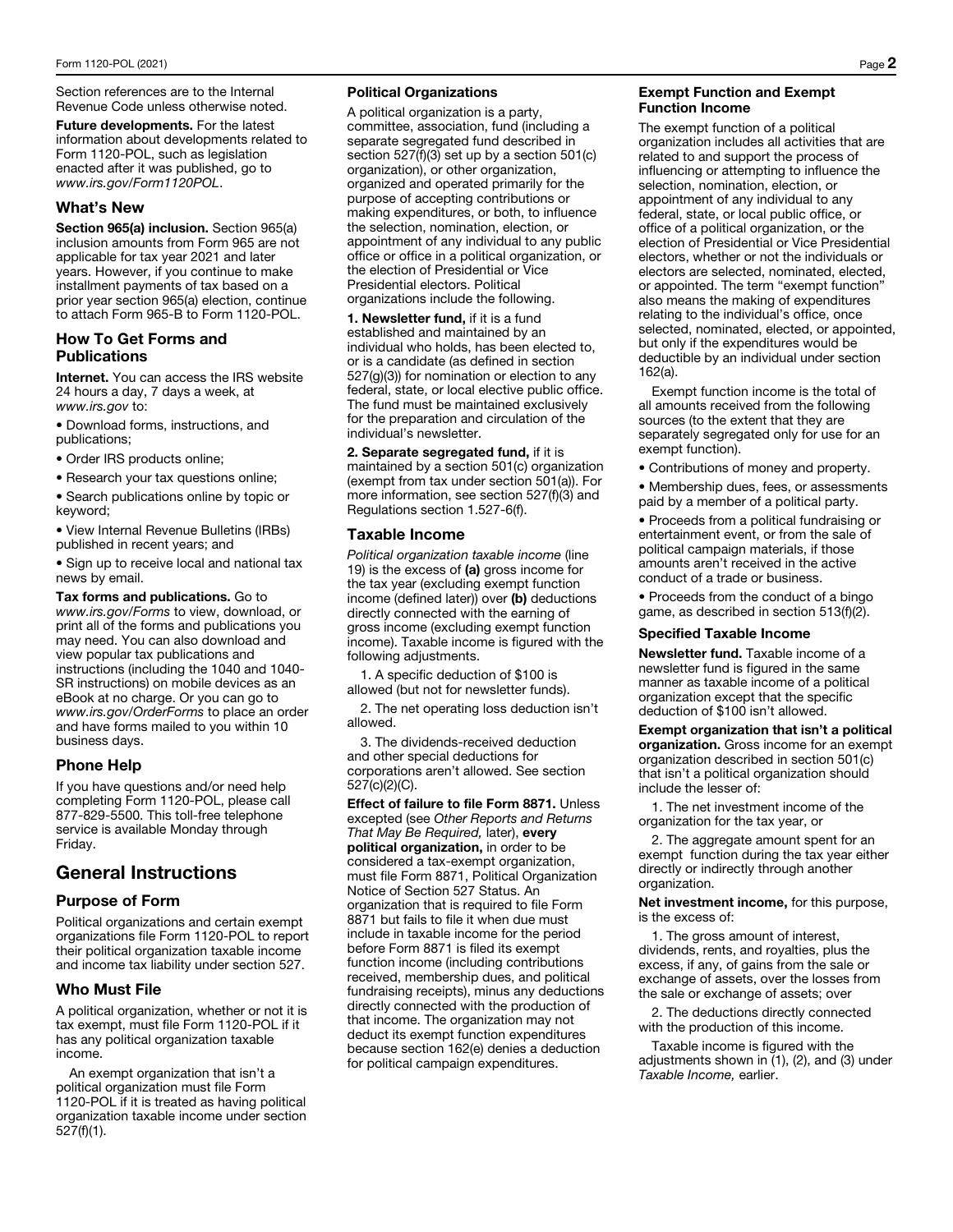## Who Must Sign

The return must be signed and dated by:

• The president, vice president, treasurer, assistant treasurer, chief accounting officer; or

• Any other officer (such as tax officer) authorized to sign.

Receivers, trustees, and assignees must also sign and date any return filed on behalf of an organization.

If an employee of the organization completes Form 1120-POL, the *Paid Preparer Use Only* area should remain blank. In addition, anyone who prepares Form 1120-POL but doesn't charge the organization shouldn't complete that section. Generally, anyone who is paid to prepare the return must sign it and fill in the *Paid Preparer Use Only* area.

The paid preparer must complete the required preparer information and:

• Sign the return in the space provided for the preparer's signature, and

• Give a copy of the return to the taxpayer.

Note: A paid preparer may sign original or amended returns by rubber stamp, mechanical device, or computer software program. Also, facsimile signatures are authorized.

## Paid Preparer Authorization

If the organization wants to allow the IRS to discuss its 2021 tax return with the paid preparer who signed it, check the "Yes" box in the signature area of the return. This authorization applies only to the individual whose signature appears in the *Paid Preparer Use Only* section of the return. It doesn't apply to the firm, if any, shown in that section.

If the "Yes" box is checked, the organization is authorizing the IRS to call the paid preparer to answer any questions that may arise during the processing of its return. The organization is also authorizing the paid preparer to:

• Give the IRS any information that is missing from its return;

• Call the IRS for information about the processing of its return or the status of any refund or payment(s); and

• Respond to certain IRS notices that the organization may have shared with the preparer about math errors, offsets, and return preparation. The notices won't be sent to the preparer.

The organization isn't authorizing the paid preparer to receive any refund check, bind the organization to anything (including any additional tax liability), or otherwise represent it before the IRS. If the organization wants to expand the paid preparer's authorization, see Pub. 947, Practice Before the IRS and Power of Attorney.

However, the authorization will automatically end no later than the due date (excluding extensions) for filing the 2022 tax return. If you want to revoke the authorization before it ends, see Pub. 947.

## When and Where To File

In general, an organization must file Form 1120-POL by the 15th day of the 4th month after the end of the tax year.

If the due date falls on a Saturday, Sunday, or legal holiday, the organization may file on the next business day.

File Form 1120-POL with the:

Department of the Treasury Internal Revenue Service Center Ogden, UT 84201

If the organization's principal business, office, or agency is located in a foreign country or a U.S. possession, the address for mailing their return should be:

Internal Revenue Service Center P.O. Box 409101 Ogden, UT 84409

Private delivery services. Political organizations can use certain private delivery services (PDS) designated by the IRS to meet the "timely mailing as timely filing" rule for tax returns. Go to *www.irs.gov/PDS* for the current list of designated services.

The PDS can tell you how to get written proof of the mailing date.

For the IRS mailing address to use if you're using PDS, go to *www.irs.gov/ PDSstreetAddresses*.



*PDS can't deliver items to P.O. boxes. You must use the U.S. Postal Service to mail any item to an IRS P.O. box address.* 

Extension. File Form 7004, Application for Automatic Extension of Time To File Certain Business Income Tax, Information, and Other Returns, to request an extension of time to file.

### Other Reports and Returns That May Be Required

An organization that files Form 1120-POL may also be required to file the following forms.

#### 1. Form 8871.

Generally, to be tax exempt, a political organization must file this form within 24 hours of the date it is established and within 30 days of any material change in the organization. However, don't file this form if the organization is:

• An organization that reasonably expects its annual gross receipts to always be less than \$25,000,

• A political committee required to report under the Federal Election Campaign Act of 1971 (2 U.S.C. 431 et seq.),

• A political committee of a state or local candidate,

• A state or local committee of a political party, or

• A tax-exempt organization described in section 501(c) that is treated as having political organization taxable income under section 527(f)(1).

2. Form 8872, Political Organization Report of Contributions and Expenditures (periodic reports are required during the calendar year).

Generally, a political organization that files Form 8871 and accepts a contribution or makes an expenditure for an exempt function during the calendar year must file this form. However, this form isn't required to be filed by an organization excepted from filing Form 8871 (see (1) earlier), or a qualified state or local political organization (QSLPO) (see the Instructions for Form 8871, and Rev. Rul. 2003-49, 2003-20 I.R.B. 903, for the definition of a QSLPO).

3. Form 990, Return of Organization Exempt From Income Tax, or Form 990-EZ, Short Form Return of Organization Exempt From Income Tax.

An exempt political organization must also file one of these forms if its annual gross receipts are \$25,000 or more (\$100,000 or more for a QSLPO).

The following political organizations aren't required to file Form 990 or Form 990-EZ.

• Any political organization excepted from the requirement to file Form 8871.

• Any caucus or association of state or local officials.

See the instructions for Form 990 or Form 990-EZ.

4. Form 8997, Initial and Annual Statement of Qualified Opportunity Fund (QOF) Investments.

Use Form 8997 to identify qualified investments held in a qualified opportunity fund at any time during the year. If you held a qualified investment in a qualified opportunity fund at any time during the year, you must file your Form 1120-POL with Form 8997 attached. See the instructions for Form 8997.

5. Form 8992, U.S. Shareholder Calculation of Global Intangible Low-Taxed Income (GILTI).

Use Form 8992 to figure the domestic corporation's GILTI and attach it to Form 1120-POL. See section 951A for more information.

#### Accounting Methods

Figure taxable income using the method of accounting regularly used in keeping the organization's books and records. Generally, permissible methods include:

- Cash,
- Accrual, or

• Any other method authorized by the Internal Revenue Code.

In all cases, the method used must clearly show taxable income.

Change in accounting method. Generally, the organization may only change the method of accounting used to report taxable income (for income as a whole or for any material item) by getting consent on Form 3115, Application for Change in Accounting Method. For more information, see Pub. 538, Accounting Periods and Methods.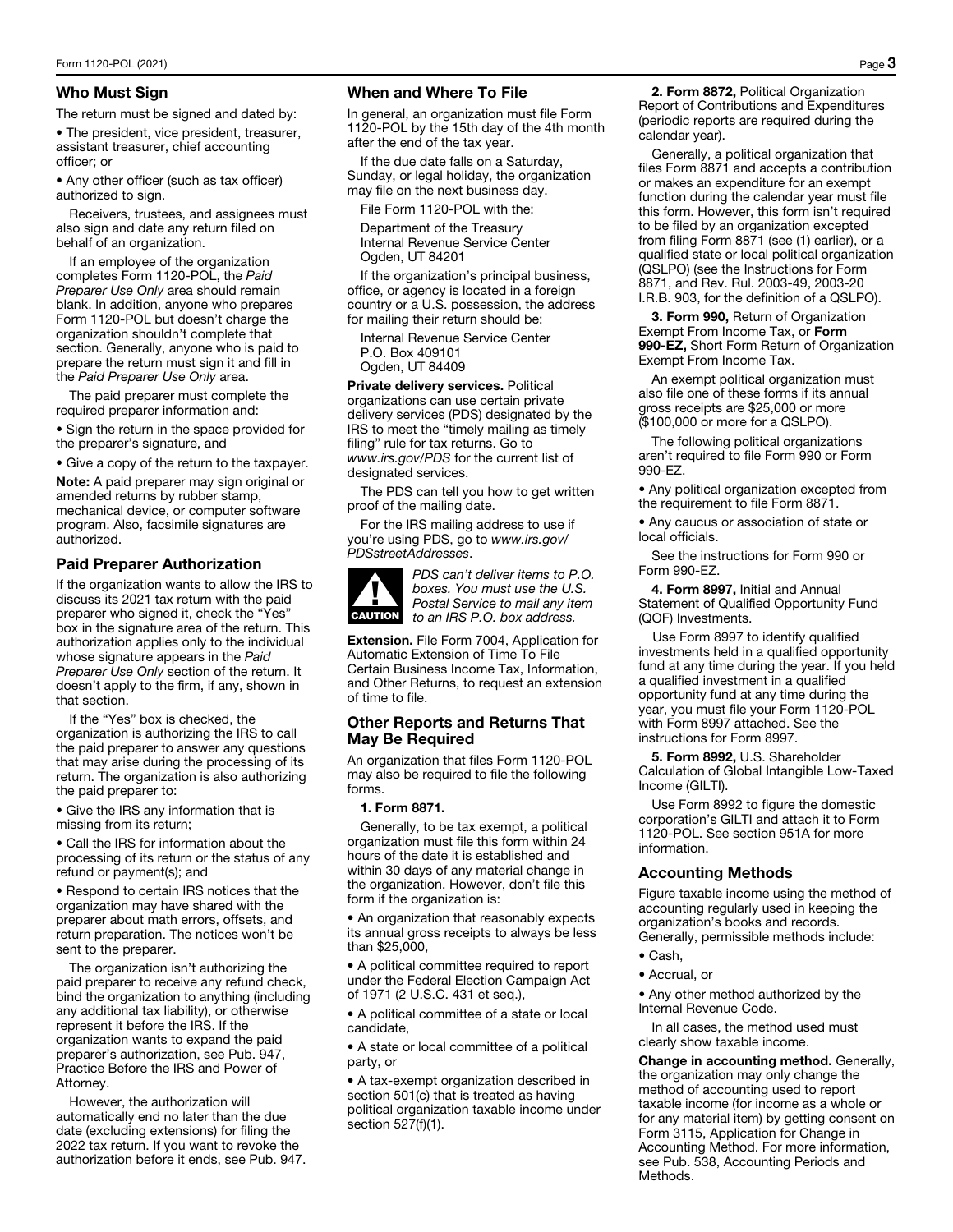### Accounting Period

The organization must figure its taxable income on the basis of a tax year. The tax year is the annual accounting period the organization uses to keep its records and report its income and expenses if that period is a calendar year or a fiscal year. However, an organization that doesn't keep books or doesn't have an annual accounting period must use the calendar year as its tax year. A new organization must adopt its tax year by the due date (not including extensions) of its first income tax return.

Change of tax year. After the organization has adopted a tax year, it must get the consent of the IRS to change its tax year by filing Form 1128, Application To Adopt, Change, or Retain a Tax Year. See Regulations section 1.442-1 and Pub. 538.

## Rounding Off to Whole Dollars

The organization may round off cents to whole dollars on the return and accompanying schedules. If the organization does round to whole dollars, it must round all amounts. To round, drop amounts under 50 cents and increase amounts from 50 to 99 cents to the next dollar. For example, \$1.39 becomes \$1 and \$2.50 becomes \$3.

If two or more amounts must be added to figure the amount to enter on a line, include cents when adding the amounts and round off only the total.

## Federal Tax Deposits Must Be Made by Electronic Funds **Transfer**

You must use electronic funds transfer to make all federal deposits (such as deposits of estimated tax, employment tax, and excise tax). Generally, electronic fund transfers are made using the Electronic Federal Tax Payment System (EFTPS). If you don't want to use EFTPS, you can arrange for your tax professional, financial institution, payroll service, or other trusted third party to make deposits on your behalf. Also, you may arrange for your financial institution to submit a same-day wire payment on your behalf. EFTPS is a free service provided by the Department of the Treasury. Services provided by your tax professional, financial institution, payroll services, or other third party may have a fee. To get more information about EFTPS or to enroll in EFTPS, visit *www.EFTPS.gov* or call 800-555-4477. Additional information about EFTPS is available in Pub. 966, Electronic Federal Tax Payment System: A Guide to Getting Started.

Depositing on time. For deposits made by EFTPS to be on time, you must submit the deposit by 8 p.m. Eastern time the day before the date the deposit is due. If you use a third party to make deposits on its behalf, they may have different cutoff times.

Same-day payment option. If you fail to submit a deposit transaction on EFTPS by 8 p.m. Eastern time the day before the date a deposit is due, you can still make the deposit on time by using the Federal Tax Application (FTA). Before using the sameday payment option, you will need to make arrangements with your financial institution ahead of time. Please check with the financial institution regarding availability, deadlines, and costs. To learn more about making a same-day payment and to download the Same-Day Payment Worksheet, visit *www.EFTPS.gov*.

Deposits on business days only. If a deposit is required to be made on a day that isn't a business day, the deposit is considered timely if it is made by the close of the next business day. A business day is any day other than a Saturday, Sunday, or legal holiday. For example, if a deposit is required to be made on a Friday and Friday is a legal holiday, the deposit will be considered timely if it is made by the following Monday (if that Monday is a business day). The term "legal holiday" means any legal holiday in the District of Columbia.



*If the organization owes tax when it files Form 1120-POL, don't include the payment with the tax return. Instead, use EFTPS.* 

## Interest and Penalties

#### Interest

Interest is charged on taxes paid late even if an extension of time to file is granted. Interest is also charged on penalties imposed for failure to file, negligence, fraud, gross valuation overstatements, and substantial understatement of tax from the due date (including extensions) to the date of payment. The interest charge is figured at a rate determined under section 6621.

#### **Penalties**

Penalties may be imposed if the organization is required to file Form 1120-POL and it fails to file the form by the due date. The following penalties may apply if the organization doesn't file its tax return by the due date, including extensions.

Late filing of return. The organization may be charged a penalty of 5% of the unpaid tax for each month or part of a month the return is late, up to a maximum of 25% of the unpaid tax. The minimum penalty for a return that is more than 60 days late is the smaller of the tax due or \$435. If you receive a notice about a penalty after you file this return, reply to the notice with an explanation and we will determine if you meet reasonable-cause criteria. Do not include an explanation when you file your return.

Late payment of tax. An organization that doesn't pay the tax when due may generally have to pay a penalty of ½ of 1% of the unpaid tax for each month or part of a month the tax isn't paid, up to a maximum of 25% of the unpaid tax. If you receive a notice about a penalty after you file this return, reply to the notice with an explanation and we will determine if you meet reasonable-cause criteria. Do not include an explanation when you file your return.

Other penalties. Other penalties can be imposed for negligence, substantial understatement of tax, and fraud. See sections 6662 and 6663.

#### Assembling the Return

Attach Form 4136, Credit for Federal Tax Paid on Fuels, after page 1 of Form 1120-POL. Attach schedules in alphabetical order and other forms in numerical order after Form 4136.

Complete every applicable entry space on Form 1120-POL. Do not write "See attached" instead of completing the entry spaces. If you need more space on the forms or schedules, attach separate sheets using the same size and format as on the printed forms. Show the totals on the printed forms. Attach these separate sheets after all the schedules and forms. Be sure to put the organization's name and EIN on each sheet.

## Specific Instructions

Period covered. File the 2021 return for calendar year 2021 and fiscal years that begin in 2021 and end in 2022. For a fiscal year, fill in the tax year space at the top of the form.

Note: The 2021 Form 1120-POL may also be used if:

• The organization has a tax year of less than 12 months that begins and ends in 2022, and

• The 2022 Form 1120-POL isn't available at the time the organization is required to file its return. The organization must show its 2022 tax year on the 2021 Form 1120-POL and take into account any tax law changes that are effective for tax years beginning after 2021.

Address. Include the suite, room, or other unit number after the street address. If the Post Office doesn't deliver mail to the street address and the organization has a P.O. box, show the box number instead of the street address.

#### Final return, name change, address change, amended return. If the

organization ceases to exist, check the "Final return" box.

If the organization has changed its name since it last filed a return, check the "Name change" box.

If the organization has changed its address since it last filed a return, check the "Address change" box.

Note: If a change in address occurs after the return is filed, the organization should use Form 8822-B, Change of Address or Responsible Party—Business, to notify the IRS of the new address.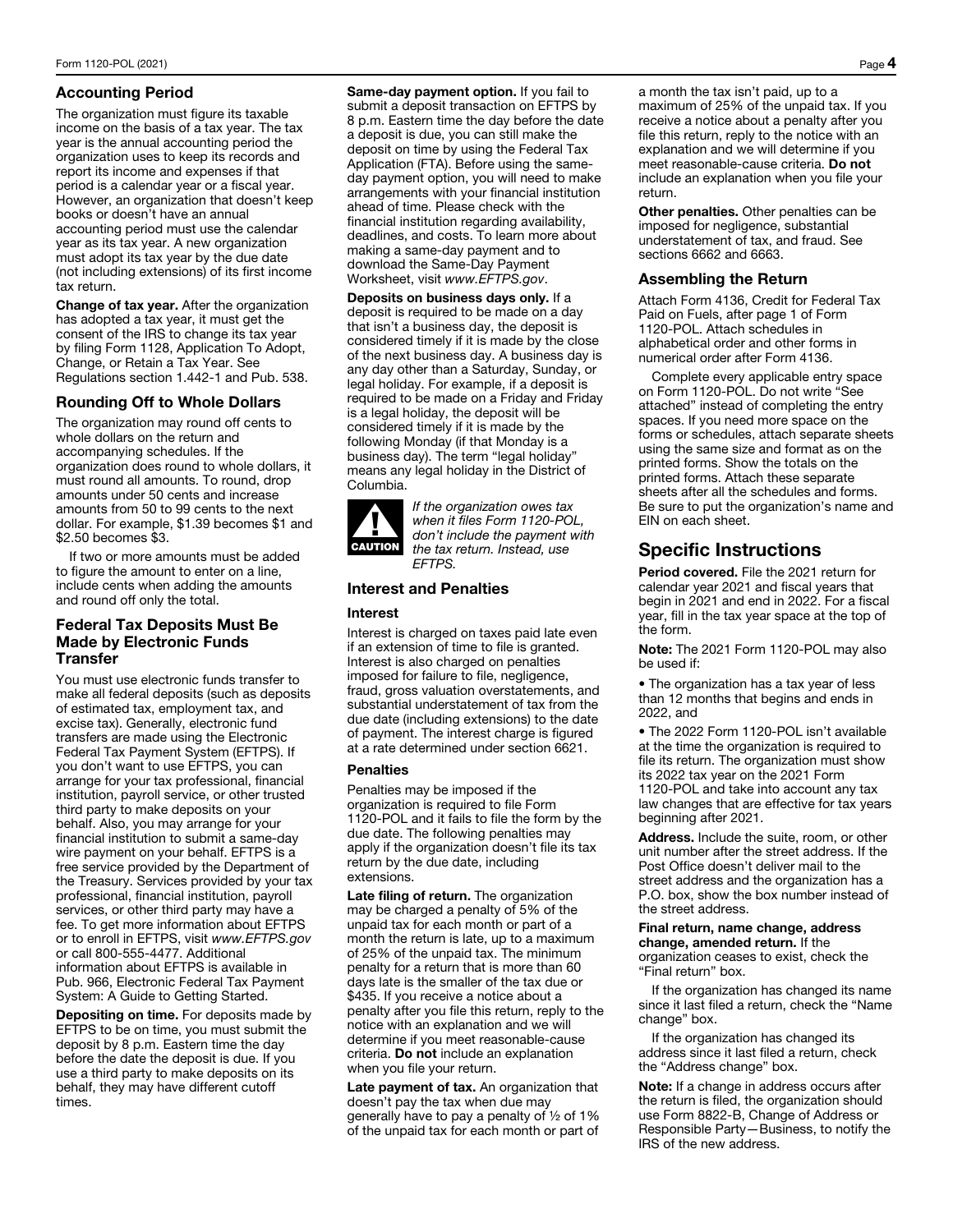#### Amended return. If you are filing an amended Form 1120-POL:

• Check the "Amended return" box,

• Complete the entire return,

• Correct the appropriate lines with the new information, and

• Refigure the tax liability.

Attach a sheet that explains the reason for the amendments and identifies the lines and amounts being changed on the amended return. Generally, the amended return must be filed within 3 years after the date the original return was due or 3 years after the date the organization filed it, whichever is later.

#### Employer identification number (EIN).

Enter the nine-digit EIN assigned to the organization. If the organization doesn't have an EIN, it must apply for one. An EIN can be applied for online by visiting the IRS website at *www.irs.gov/EIN*. The organization may also apply for an EIN by faxing or mailing Form SS-4 to the IRS. Customers outside the United States or U.S. possessions may also apply for an EIN by calling 267-941-1099 (toll call).

The online application process isn't yet available for organizations with addresses in foreign countries.

If the organization hasn't received its EIN by the time the return is due, write "Applied for" in the space provided for the EIN. See Pub. 583, Starting a Business and Keeping Records, for details.

Income and deductions. Campaign contributions and other exempt function income are generally not includible in income; likewise, campaign expenditures and other exempt function expenditures aren't deductible. To be deductible in figuring political organization taxable income, expenses must be directly connected with the production of political organization taxable income. In those cases where expenses are attributable to the production of both exempt function income and political organization taxable income, the expenses should be allocated on a reasonable and consistent basis. Only the portion allocable to the production of political organization taxable income may be deducted. No deduction is allowed for general administrative or indirect expenses.

Line 7. Other income and nonexempt function expenditures. Enter the income from other sources, such as the following.

• Exempt function income that wasn't properly segregated for exempt functions.

• Income received in the ordinary course of a trade or business.

• Ordinary income from the trade or business activities of a partnership (from Schedule K-1 (Form 1065), Partner's Share of Income, Deductions, Credits, etc., Part III, box 1).

• Exempt function income (minus any deductions directly connected with the production of that income) taxable under section 527(i)(4) for failure to timely file Form 8871. Include amounts whether or not segregated for use for an exempt function.

Also include on this line:

• Expenditures that were made from exempt function income that weren't for an exempt function and resulted in direct or indirect financial benefit to the political organization (see Regulations section 1.527-5 for examples), and

• Illegal expenditures.

Attach a schedule listing all income and expenditures included on line 7.

Line 17. Taxable income before specific deduction of \$100. Political organizations, newsletter funds, and separate segregated funds figure their tax by subtracting line 16 from line 8 and entering the result on line 17(c).

*Exempt organizations (section 501(c)) that aren't political organizations.*  Complete lines 17a and 17b if the organization made exempt function expenditures that weren't from a separate segregated fund. Enter on line 17c the smaller of line 17a or 17b. See *Exempt organization that isn't a political organization,* earlier, for an explanation of the amounts to enter on these lines.

Line 19. Taxable income. If the taxable income on line 19 is zero or less, the Form 1120-POL isn't required to be filed, but it may be filed to start the statute of limitations period.

Line 20. Income tax. The tax rate for 1120-POL filers is 21%. Figure your tax by multiplying line 19 by 21% (0.21) and enter the result on line 20.

Note: Estimated tax and alternative minimum tax don't apply to political organizations.

If Form 8978, Partner's Additional Reporting Year Tax, was filed, attach it to Form 1120-POL. Do not enter any amount from Form 8978, line 14, on line 20.

Line 21. Tax credits. The organization may qualify for the following credits.

• Employer credit for paid family and medical leave. See Form 8994, Employer Credit for Paid Family and Medical Leave.

• Foreign tax credit. See Form 1118, Foreign Tax Credit—Corporations.

• Qualified electric vehicle credit (carryforward ONLY). See Form 8834, Qualified Electric Vehicle Credit.

• General business credit (excluding the small employer health insurance premium credit, work opportunity credit, employee retention credit (Form 5884-A), the empowerment zone employment credit, the Indian employment credit, and the credit for employer differential wage payments). See Form 3800, General Business Credit.

Enter the total amount of qualified credits on line 21 and attach the applicable credit forms.

If Form 8978 was filed, attach to Form 1120-POL. Do not enter any amount from Form 8978, line 14, on line 21.

Line 22. Total tax. If the political organization must recapture any of the qualified electric vehicle credit, include the amount of the recapture in the total for line 22. On the dotted line next to the entry space, write "QEV recapture" and the amount. See Regulations section 1.30-1 for details on how to figure the recapture.

## What if You Can't Pay in Full?

If you can't pay the full amount of tax you owe, you can apply for an installment agreement online.

You can apply for an installment agreement online if:

• You can't pay the full amount shown on line 24,

• The total amount you owe is \$25,000 or less, and

• You can pay the liability in full in 24 months.

To apply using the Online Payment Agreement Application, go to *www.irs.gov/OPA*.

Under an installment agreement, you can pay what you owe in monthly installments. There are certain conditions you must meet to enter into and maintain an installment agreement, such as paying the liability within 24 months and making all required deposits and timely filing tax returns during the length of the agreement.

If your installment agreement is accepted, you will be charged a fee and you will be subject to penalties and interest on the amount of tax not paid by the due date of the return.

## Additional Information

#### Question 1

Foreign financial accounts. Check the "Yes" box if either (1) or (2) next applies to the organization. Otherwise, check the "No" box.

1. At any time during the 2021 calendar year the organization had a financial interest in or signature or other authority over a bank, securities, or other types of financial accounts in a foreign country; and

• The combined value of the accounts was more than \$10,000 at any time during the calendar year; and

• The accounts weren't with a U.S. military banking facility operated by a U.S. financial institution.

2. The organization owns more than 50% of the stock in any corporation that would answer "Yes" to item (1) above.

See FinCEN Form 114, Report of Foreign Bank and Financial Accounts (FBAR), to find out if the organization is considered to have an interest in or signature or other authority over a financial account in a foreign country.